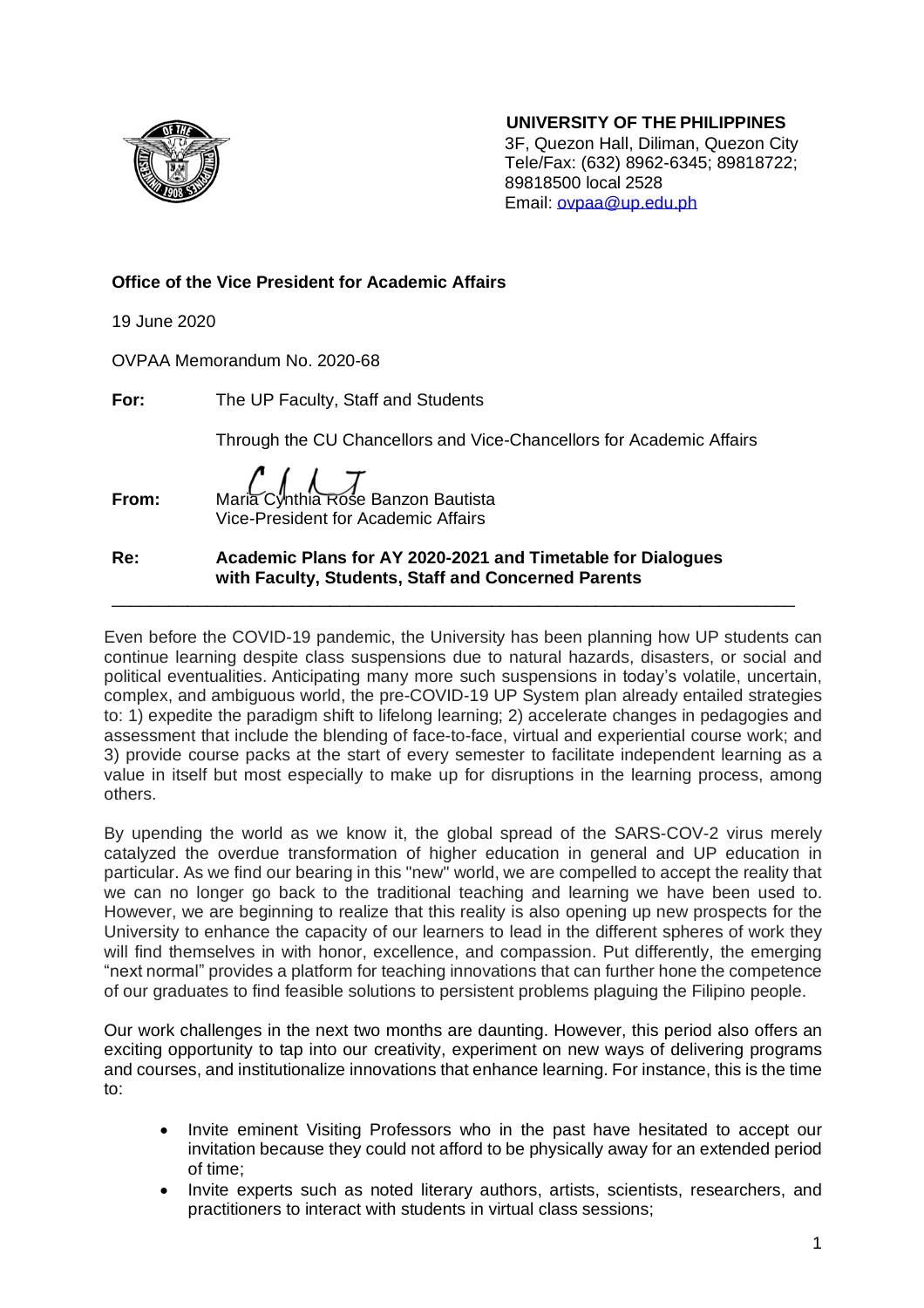- Use uploaded plays, art works, music, TV UP panel discussions, even Massive Open Online Courses (MOOCs);
- Offer modular courses in sequence within a semester when feasible;
- Incorporate available virtual reality applications in courses, while ensuring that students without online connections are able to access uploaded works and recorded sessions with experts asynchronously; and,
- Design common courses collaboratively within a unit or across the UP System, among other possible changes in the way we have delivered courses so far.

The University will also use the time to pilot the enrolment of students who were slated to spend a semester abroad in AY 2020-2021 in online courses in universities with which UP has a Memorandum of Agreement or in selected MOOCs offered by reputable academic institutions. Lessons from this pilot might eventually expand our cross-enrolment policy to enable student registration in MOOCs that are free of charge—unless a grade or certification is sought—for UP assessment or validation akin to our advance placement system.

The prospects are many, and more will open up once we begin stepping out of our usual modes of course and program delivery. In anticipation of "new ways of doing", the Board of Regents in its 1351st Meeting on 21 May 2020 approved the suspension of academic policies and rules that may be affected by the remote and blended delivery of education in AY 2020-2021. The revision of these rules and policies after the forthcoming academic year will be grounded in UP's experience then.

This Memorandum outlines UP's academic plans and preparations for AY 2020-2021. Details will be provided in subsequent Memoranda.

# **I. ACADEMIC PLANS FOR AY 2020-2021**

## **A. Mode of Teaching and Learning in the First Semester AY 2020-2021**

Putting the safety of our students, faculty, and staff first, the University is adopting remote learning and/or the blending of remote and face-to-face learning for AY 2020-2021 if the public health situation allows.

- 1. Courses in the First Semester AY 2020-2021 will be delivered **REMOTELY**. Any exemption from this policy must be approved by the CU Chancellor, subject to strict compliance with the guidelines set by the country's Inter Agency Task Force (IATF) and Local Government Units, and the CUs as well as the situation of students in the class a unit endorses for exemption.
- 2. Remote teaching and learning cover the entire spectrum of asynchronous or nonreal time communication between teachers and learners—from text-based (basic email, FB messenger, Viber group, etc.) to online discussion boards in different platforms (UP's Learning Management Systems (e.g. UVLE, VLE), Canvas, Google Classroom, Edmodo etc.)—and synchronous or real time communication between teachers and learners (e.g. lectures, webinars and teleconferences using such platforms as Zoom, Google Meet). **To avoid confusing students, the CUs are urged to adopt a uniform LMS or at most two LMSs.**
- 3. Remote learning is commonly perceived to be inferior to residential learning in terms of quality. This is understandable because Philippine education has traditionally been face-to-face and predominantly lecture-based. However, guided independent study that is properly planned and implemented may be of the same, if not superior quality, to the usual teacher-dependent learning despite its remote delivery.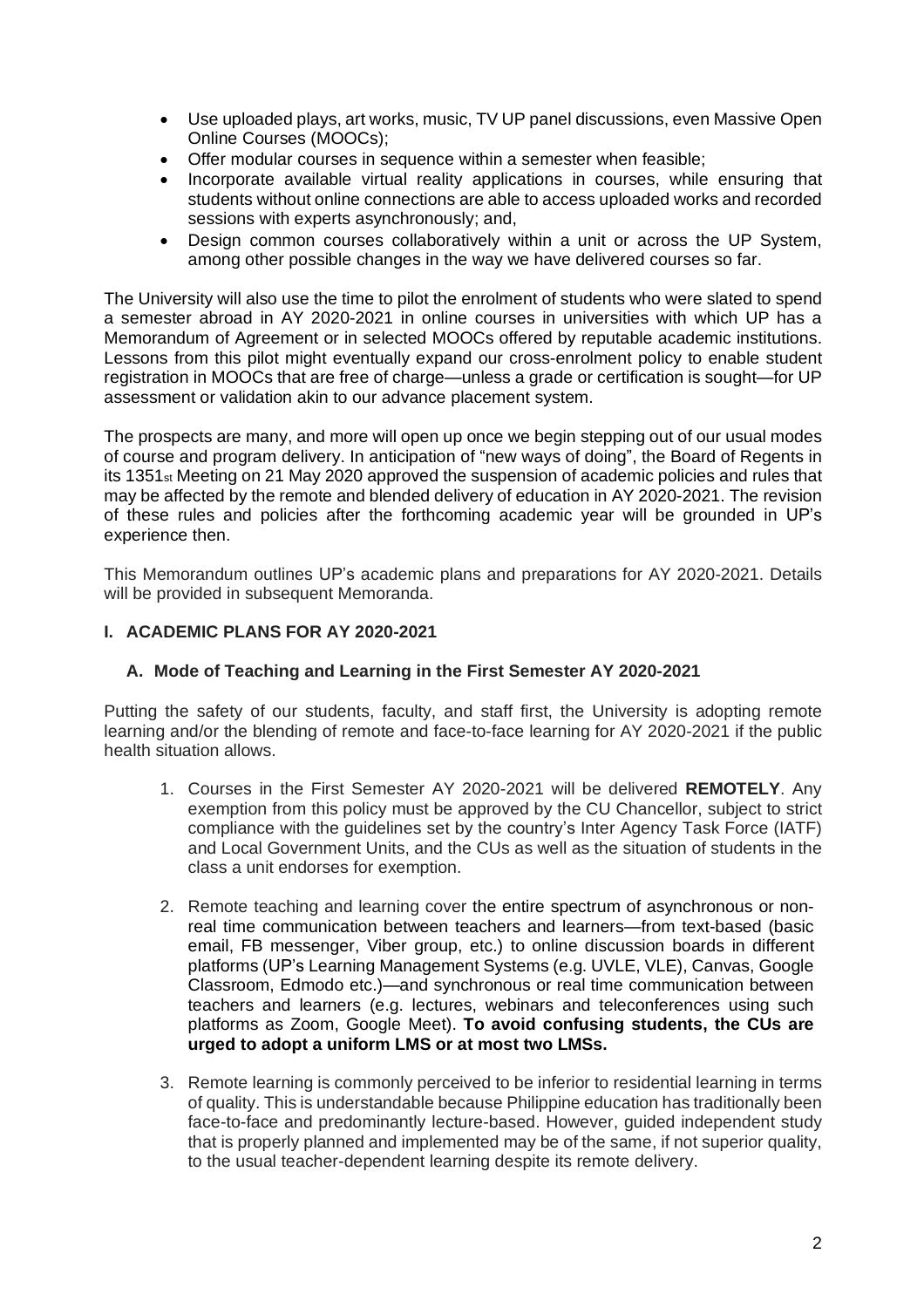# **B. Academic Calendar**

- 1. The COVID-19 pandemic has prompted adjustments to the academic calendars of higher education institutions (HEIs) worldwide. A number of HEIs operating on a semester basis have either shifted to quarterly terms or to a trimestral system for AY 2020-2021. Some universities that have retained a semester-based academic calendar divide the semester into two, with students concentrating on two or three courses at a time in the first and second half of the semester.
- **2.** UP is retaining the Semester and Midyear system with the following adjustments, **subject to the final approval of the Board of Regents:**

In its 1351st meeting on 21 May 2020, the UP Board of Regents **approved in principle** the shortening of the first and second semesters to 14 weeks and the opening of the First Semester on 10 September 2020 subject to student consultations—which are scheduled on the week of 29 June 2020.

NOTE: A reduction in the number of weeks in the semester will not affect the delivery of content since lessons will be delivered asynchronously or synchronously. For students without connectivity, their independent learning will be supported by activity and assignment guides in the course packs which will be delivered to them in USB flash drives or as printed material. The remote mode of instructional delivery will not limit the duration of the interaction of the students with the content, with the teacher, and with fellow learners, and can even approximate the usual 48 hours of face-to-face classes in a semester. In its Special Meeting on 17 June 2020, the President's Advisory Council (PAC) chaired by the UP President and with the Chancellors of UP's Constituent Universities, the Executive Vice-President and Vice-Presidents as members resolved to endorse to the Board of Regents an expanded 2021 Midyear, making it 7 weeks instead of 4 weeks, to enable adjustments of student and faculty load in light of the COVID-19 situation—without affecting the prescribed load for the year.

## **II. PREPARATIONS FOR REMOTE LEARNING IN AY 2020-2021**

## **A. Physical and Academic Infrastructure**

- 1. To address the required physical infrastructure for remote learning, UP is currently undertaking the following initiatives, among others:
	- Maintaining its institutional subscription to ZOOM for faculty meetings, webinars, workshops, synchronous classes, student group work and interactions;
	- Discussing with telecommunication companies (TELCOs) the procurement of gadgets and Internet connectivity for financially challenged students;
	- Launching fundraising initiatives and resource generation campaigns for alumni and private sector donations for computers and laptops for students;
	- Providing support for Internet connectivity, computer loans and/or subsidy for the faculty;
	- Studying possible support for TELCOs' educational data packs for students; and,
	- Exploring the use of television and radio air waves as alternative to the internet especially in areas with poor signals or internet connectivity.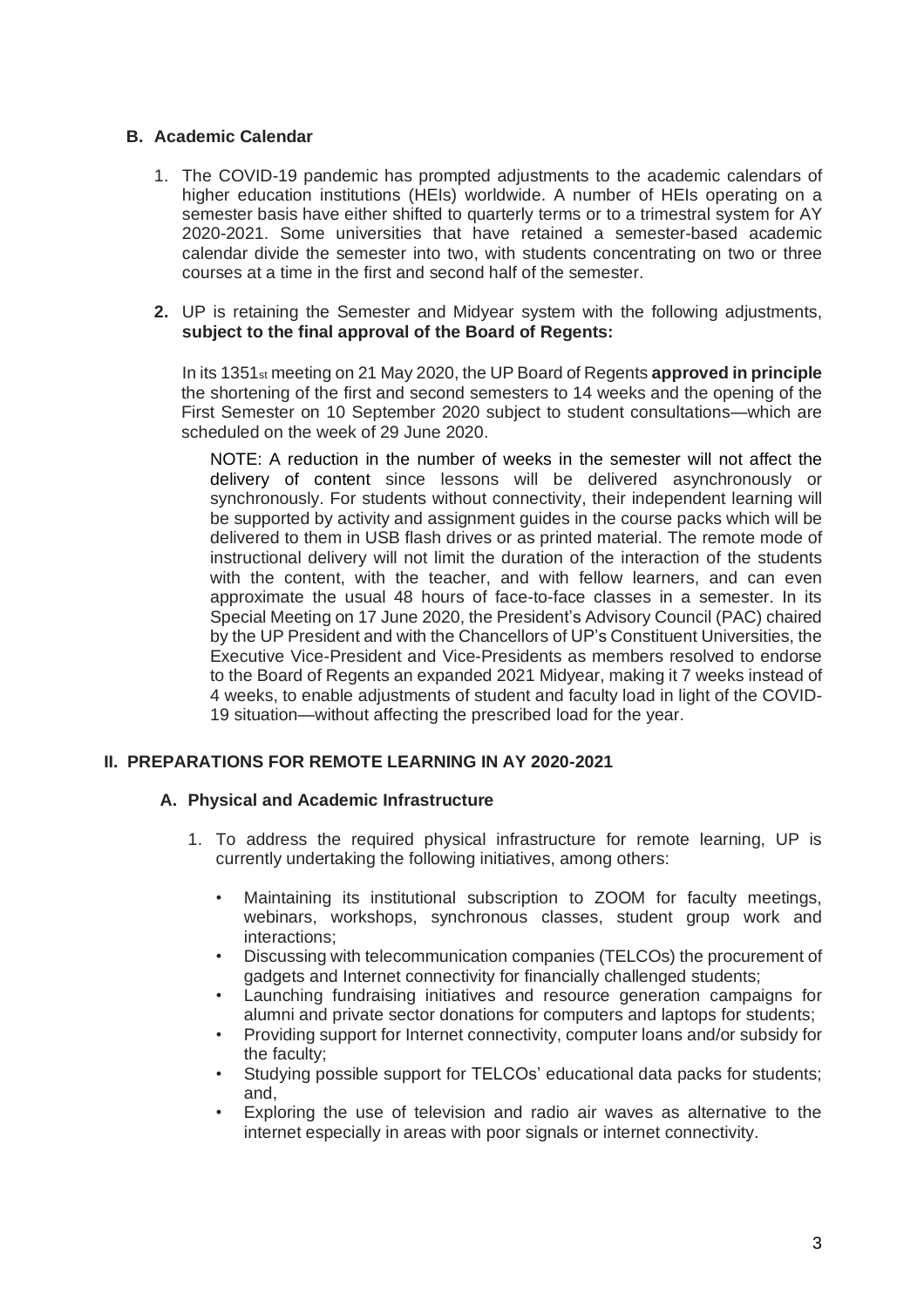- 2. The following ongoing initiatives lay down the academic infrastructure for remote learning:
	- Piloting in the First Semester AY 2020-2021 the implementation of an inhouse developed Library Services Platform and Discovery Service to replace the existing Library System (iLib) that will feature a union catalog of print and electronic resources of all CU libraries and a centralized patron database;
	- Subscribing to Databases/Collections for all CUs;
	- Subscribing to Open Athens (remote access platform) for each CU;
	- Procuring a Learning Management System (LMS) to supplement the CU LMS (e.g., UVLE) if deemed necessary;
	- Projectizing the upgrade and enhancement of the UP LMS; and,
	- Curating and making local and international online educational resources available.
- 3. The schedule of webinars/workshops on the LMS that will be utilized by the CUs will be announced at a later date.

#### **B. Program and Course Preparations for Remote Learning**

1. Program Preparations

Guided by the principles of honor, excellence, inclusivity, and compassion, academic units are enjoined to review their curriculum in view of the move to remote learning in the next academic year, noting the possibility of blended learning in the second semester if the situation will allow. This review should be done by **10 July 2020 in coordination with units offering other courses in the curriculum**. The review will determine the possible sequencing of courses to be offered in the First and Second Semester AY 2020-2021 and the proposed modified Midyear. It entails decisions related to the following questions, among others:

- Which courses can be entirely delivered remotely and which of these can be offered in the First Semester?
- Which courses should have a face-to-face component and can be delivered in a blended mode?
- Which courses cannot be delivered remotely or in blended mode but can be redesigned to be amenable to remote learning and blended learning at a later date?
- Which courses cannot be delivered either remotely or in blended mode? What protocol should be in place in order to ensure safety of students if they will have to go to school for these courses? What arrangements will be made for those who are unable to do so?
- What is the reasonable student load in a remote learning mode?
- What is a reasonable number of students per class in a remote learning mode? Can the Unit afford to offer more sections if needed? If not, can the course be offered in a large class with Teaching Assistants (TAs) and Teaching Fellows (TFs)?
- Which courses can be team-taught (with the teaching load divided among the members of the team)? Which courses may be delivered with Teaching Associates (TAs) / Teaching Fellows (TFs)?
- Which courses may be entirely delivered remotely and offered in a large class format? How many TAs/TFs will be needed for these courses?
- Are there courses in the program that can be designed for completion in 7 weeks and taken sequentially within the semester with final grades given at the end of the semester? This is to enable students enrolled in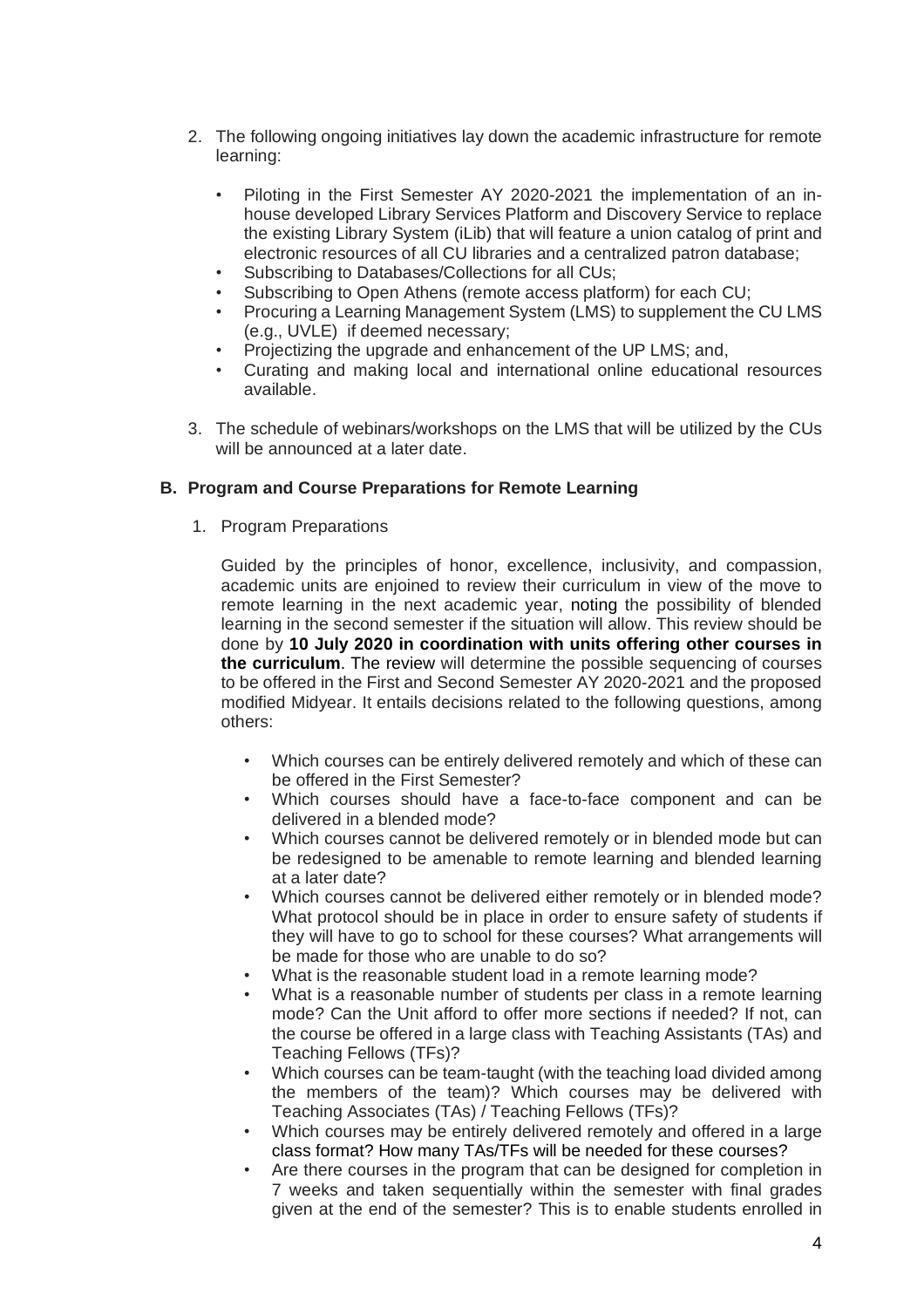major courses to focus only on two to three courses in the first 7 weeks of the semester—or 6 to 9 units of the student's 15 to 18 enrolled units in the semester—followed by another two to three courses in the next 7 weeks.

- 2. Course Preparations:
	- 2.1 After the review of the curriculum, academic units should then redesign courses to be offered in the First Semester and come up with course packs that will be ready for the students by 1 September 2020. The course packs should have the following components:
		- A course guide with detailed syllabus
		- Learning resources such as readings, multimedia resources like video lectures, and other content resources
		- Study and activity guides
		- Assignment guides
	- 2.2 The redesigned courses are expected to have the following characteristics:
		- Establish **consistency** in course delivery
		- Involve **active learning** (i.e. learning by doing)
		- Enable **interaction among students** (e.g. learning through teamwork, projects, discussion forum, if feasible)
		- Incorporate a mechanism for **ongoing formative assessment** and prompt (e.g. automated) **feedback**
		- Include a mechanism for **one-on-one, on-demand assistance** from highly trained personnel (e.g. TA, GA, peer tutor)
		- Provide **structure and sufficient time** to perform learning activities
		- Include a mechanism for **monitoring student progress** and intervene when necessary
		- Include a mechanism for **measuring learning and completion**.
	- 2.3 Academic units are enjoined to do the course redesign collaboratively. For example, it is optimal for **a course offered with more than one section** to be redesigned by all faculty teaching the course or all faculty who have taught the course. Cross-CU faculty collaboration is also encouraged especially among those teaching courses in a common program across the UP System who have previously met to discuss revisions in their respective programs (e.g. Microbiology).
	- 2.4 The schedule of special UP System webinars/workshops for the redesign of courses will be announced at a later date.

# **C. Student Support**

- 1. In addition to enhancing existing programs, the University is instituting two new programs in support of academic instruction.
	- Learning Assistance Grants to aid students in need of equipment and subsidy for connectivity service
	- Peer Learning Groups and Networks
		- o a network of student assistants to support students in remote learning contexts
- 2. Two programs are also being instituted to ensure the safety, health and dignity of students.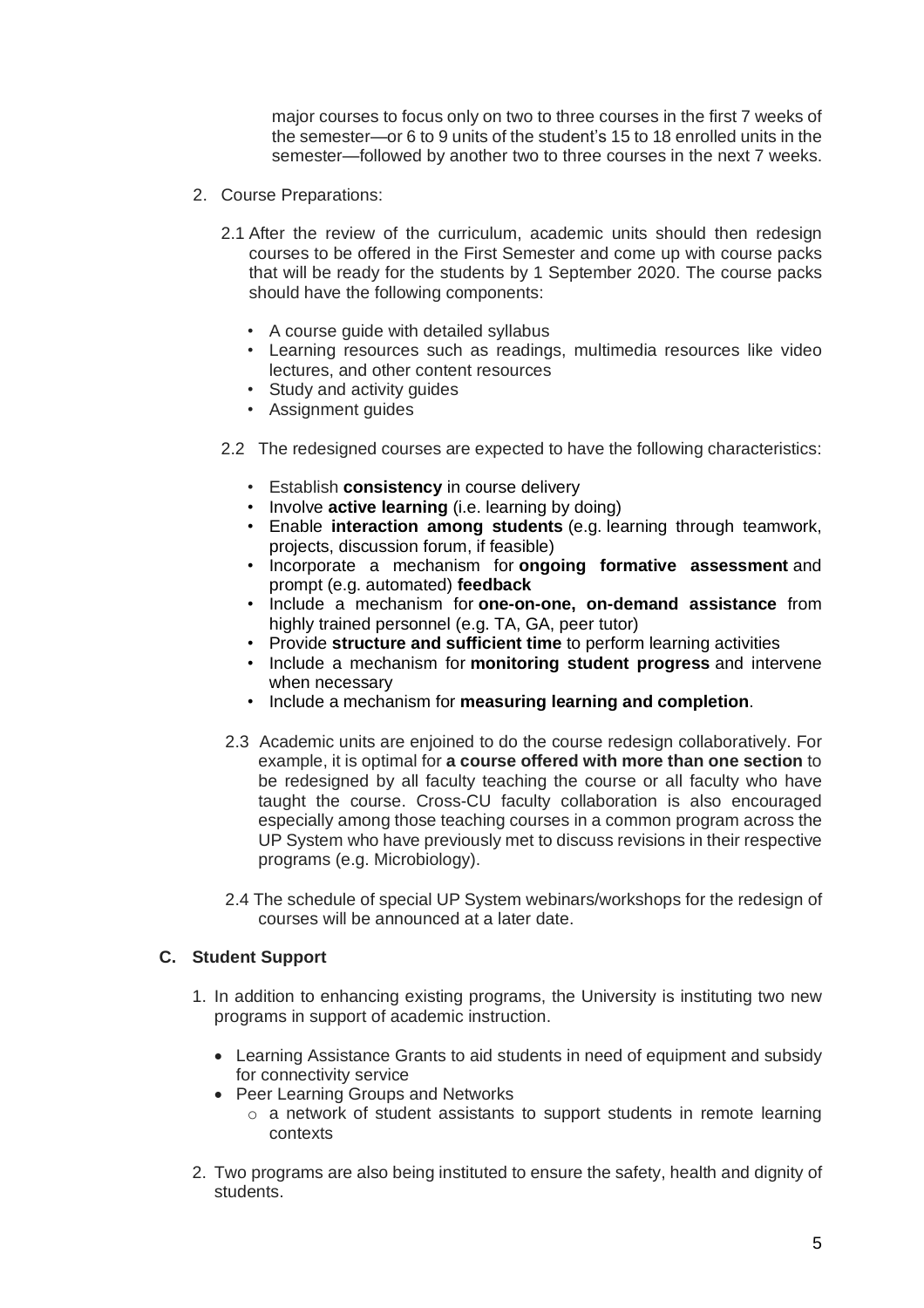- Student Wellness System and Networks
	- o a network that provides information, referral systems, and mental health services to students with additional needs
	- o a referral system across UP campuses and linkage with agencies that can support better health outcomes
- Student Helpdesk and Guidance
	- o a network of social workers and counselors who can provide academic, emotional, and legal support to students in special circumstances (e.g. career, domestic violence, legal concerns)

### **III. SCHEDULE OF WEBINARS AND DIALOGUES WITH STAKEHOLDERS ON ACADEMIC PLANS FOR AY 2020-2021**

# **A. Webinars/Workshops**

- 1. A webinar-workshop for faculty members across the UP System on Taking Stock and Gearing UP for AY 2020-2021 was conducted on 8 June 2020 and 15 June 2020. The last and third session will be conducted on 22 June 2020. A copy of the recorded webinars and PowerPoint presentations will be made available.
- 2. Special Webinars for Faculty (e.g. course redesign; design thinking, LMS training) and the retooling of administrative staff will be announced separately.

# **B. Dialogues with Stakeholders**

1. Dialogues with the faculty, students, staff and concerned parents at the CU level will be conducted in the next few weeks. The schedule of the dialogues are as follows:

| CU                  | <b>Date</b>       | <b>Time</b>      |
|---------------------|-------------------|------------------|
| <b>UP Manila</b>    | Thursday, 25 June | 9:00 - 11:00 AM  |
| <b>UP Diliman</b>   | Thursday, 25 June | 2:00 - 4:00 PM   |
| <b>UP Los Baños</b> | Friday, 26 June   | 9:00 -11:00 AM   |
| and UP Mindanao     |                   |                  |
| UPB, UPV and        | Friday, 26 June   | $2:00 - 4:00$ PM |
| UP Cebu             |                   |                  |

## 1.1 Dialogues with the Faculty

1.2 Dialogues with Students at the CU and Unit levels

| CU                 | <b>Date</b>       | <b>Time</b>          |
|--------------------|-------------------|----------------------|
| <b>UP Diliman</b>  | Monday, 29 June   | 9:00 AM - 12:00 PM   |
| <b>UPLB</b>        | Monday, 29 June   | 2:00 - 5:00 PM       |
| <b>UPV</b>         | Tuesday, 30 June  | $9.00$ AM - 12:00 PM |
| <b>UP Manila</b>   | Tuesday, 30 June  | 2:00 - 5:00 PM       |
| <b>UP Baguio</b>   | Wednesday, 1 July | 9:00 AM - 12:00 PM   |
| <b>UP Cebu</b>     | Wednesday, 1 July | 2:00 - 5:00 PM       |
| <b>UP Mindanao</b> | Thursday, 2 July  | 9:00 AM - 12:00 PM   |
| UP OU              | Thursday, 2 July  | 2:00 - 5:00 PM       |